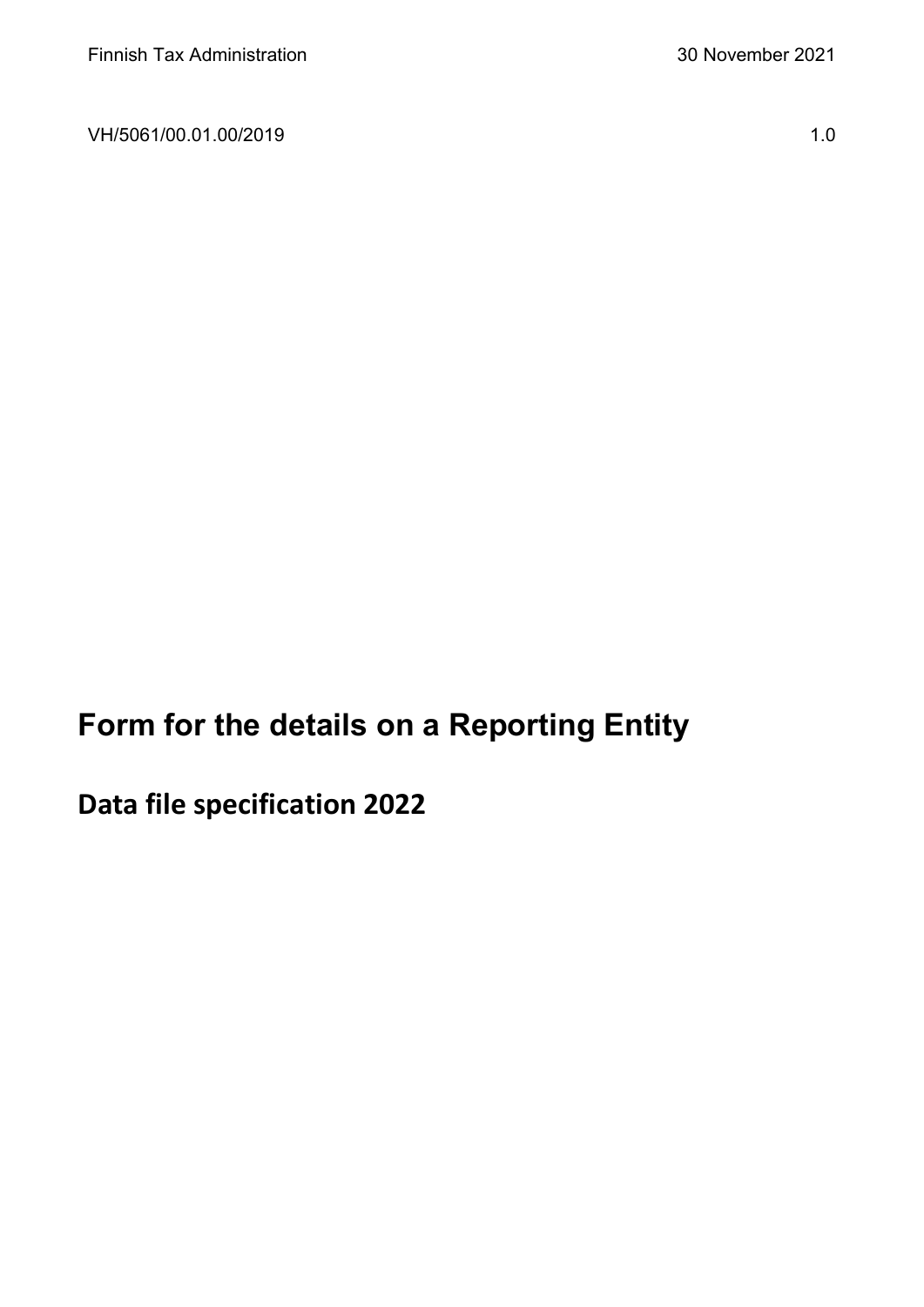#### **Table of contents**

| 1              | <b>INTRODUCTION</b>                                               | $\mathbf{2}$   |
|----------------|-------------------------------------------------------------------|----------------|
| $\mathbf{2}$   | <b>DESCRIPTION OF THE INFORMATION FLOW AND SUBMITTAL OF FILES</b> | $\overline{2}$ |
| $3^{\circ}$    | DETAILS OF THE REPORTING ENTITY                                   | 3              |
| 4              | <b>MAKING CORRECTIONS</b>                                         | 3              |
| 5.             | <b>PERIOD OF VALIDITY</b>                                         | 3              |
| 6              | <b>COMBINED INFORMATION FLOWS</b>                                 | 3              |
| $\overline{7}$ | <b>CHANGES ON THE PREVIOUS YEAR</b>                               | 4              |
| 8              | <b>LIST OF NAME-VALUE PAIRS</b>                                   | 4              |
| 9              | <b>CHECK PROCESSES</b>                                            | 6              |
|                | 10 NOTES                                                          | 7              |
|                | <b>11 EXAMPLES</b>                                                | 7              |

#### **Version history**

| <b>Date</b> | <b>Version</b> | <b>Description</b>                                                                                       |  |
|-------------|----------------|----------------------------------------------------------------------------------------------------------|--|
| 30.11.2021  | 1.0            | First 2022 version                                                                                       |  |
|             |                | 048 and 198 have been changed to mandatory.                                                              |  |
| 10.12.2021  | 1.0            | Description for the 198 data element is updated. The text<br>about deletions in section 3 was corrected. |  |

#### <span id="page-1-0"></span>INTRODUCTION

This guidance explains the structure of the required inbound file and the check procedures that follow. For more information, see [Electronic filing of](https://www.vero.fi/globalassets/tietoa-verohallinnosta/ohjelmistokehittajille/finnish-tax-administration_electronic-filing-of-information-returns-general-description.pdf)  information returns – [General description \(pdf\)](https://www.vero.fi/globalassets/tietoa-verohallinnosta/ohjelmistokehittajille/finnish-tax-administration_electronic-filing-of-information-returns-general-description.pdf) (*tax.fi > About us > IT developers > e-Filing guidance > Electronic filing of information returns – .General description*).

## <span id="page-1-1"></span>**1 DESCRIPTION OF THE INFORMATION FLOW AND SUBMITTAL OF FILES**

Country-by-country reports – including the Form for the details on a Reporting Entity – must normally be filed by a resident or nonresident company (permanent establishment) belonging to a multinational enterprise group (MNE Group) with consolidated group revenue of at least €750 million on the P/L account for the previous accounting year.

Give the exact identity details of the Entity filing the CbC Report and the name of the country to which the report is sent for the fiscal years **ending in 2022**.

Filers are expected to fill in the partial data set (001, 009) on a voluntary basis in cases where the data elements The Finnish Business ID of the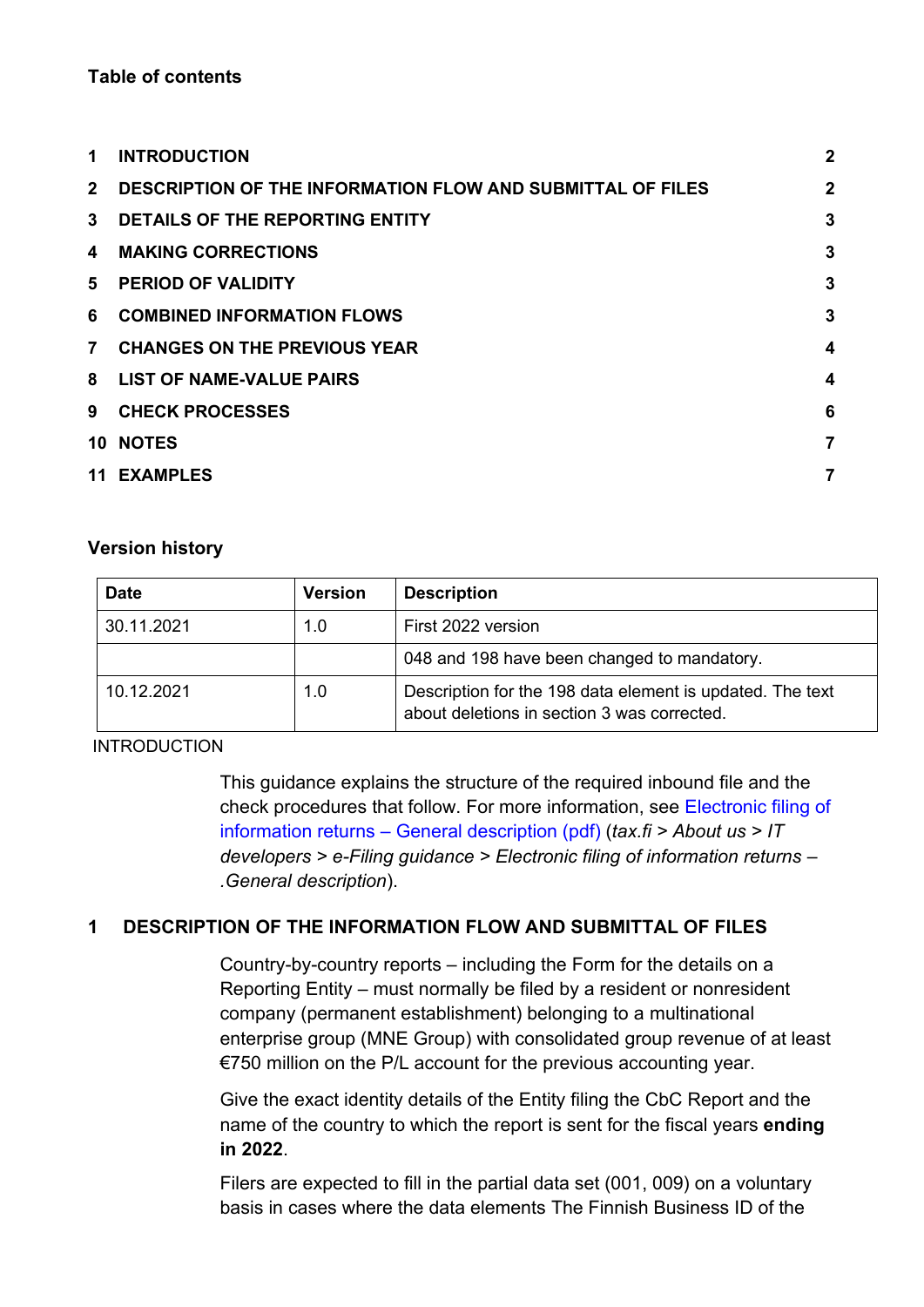Constituent Entity resident in Finland (194) and Name (195) are not reported.

To check the method of identification required by the data flow, the role required and where in the data flow the authorisation is checked, go to the Ilmoitin.fi webpage [Methods of sign-in, roles and rights to represent](https://www.ilmoitin.fi/webtamo/sivut/IlmoituslajiRoolit?kieli=en&tv=CBCSEL)  [organisations](https://www.ilmoitin.fi/webtamo/sivut/IlmoituslajiRoolit?kieli=en&tv=CBCSEL) (*Ilmoitin.fi > Instructions and templates > Methods of sign-in, roles, rights to represent organizations)*.

### <span id="page-2-0"></span>**2 DETAILS OF THE REPORTING ENTITY**

You can only file one Form for each fiscal year, and if you send us several versions, we only use the most recent one.

#### <span id="page-2-1"></span>**3 MAKING CORRECTIONS**

Entities that have filed the Form must make corrections to any mistakes on it on their own initiative, without delay. To make corrections, replace your previous filing by a new filing (a replacement). This means that you reenter the data elements that had been right all the time, and you enter the data elements with the errors and omissions now corrected. You have time up to 31 December 2023 to make corrections to the filing that concerns 2022.

If you must completely delete your previous Form (e.g. because the Entity's Business ID was wrong), you must file a deletion report with the value of the 082 element set to 'D' (082:D). Besides the 082 data element, other required entries on a deletion report are 000, 010, 020, 054, 198 and 999. We also recommend filling in the information on a person to contact (041 and 042) and . On the deletion report, you cannot make changes or corrections.

#### <span id="page-2-2"></span>**4 PERIOD OF VALIDITY**

This specification sets out the requirements of file formatting that come into force 30 November 2021 and continue to be in force until a new version of this specification is released.

You must send the Form by the end date of the reportable fiscal year (= accounting period).

## <span id="page-2-3"></span>**5 COMBINED INFORMATION FLOWS**

This is a submittal that cannot be accompanied by other reports or enclosures.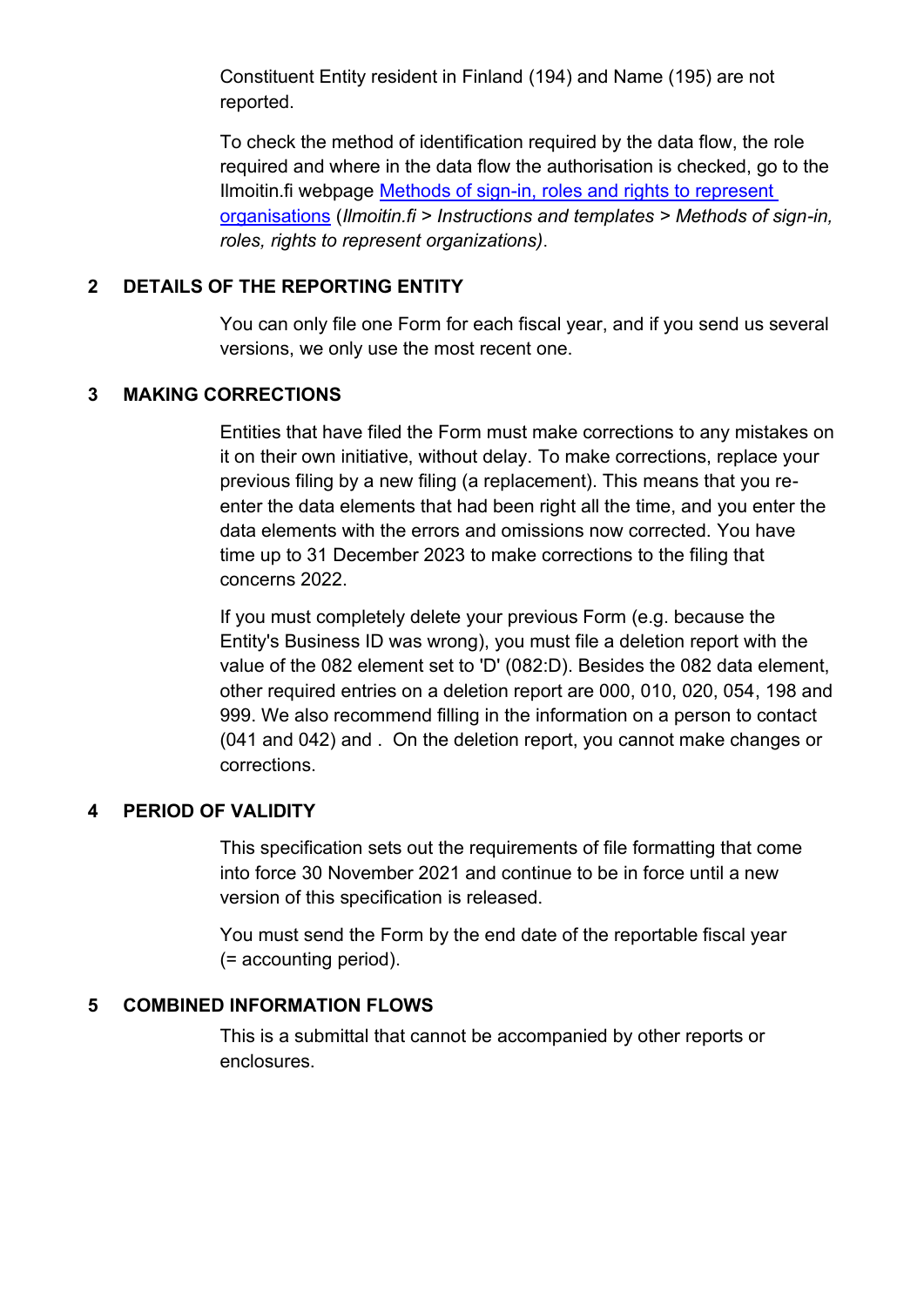## <span id="page-3-0"></span>**6 CHANGES ON THE PREVIOUS YEAR**

| <b>Versio</b> | lion ID | Informat Information                                      | <b>Definition</b>                              |
|---------------|---------|-----------------------------------------------------------|------------------------------------------------|
| 1.0           | 000     | File ID                                                   | Yearly changes                                 |
|               | 048     | Name of the software application that sends<br>the file   | Data element has been changed to<br>mandatory. |
|               | 198     | Send Date and Time — populated by the<br>service provider | Data element has been changed to<br>mandatory. |
| 1.0           | 198     | Software-generated timestamp                              | The description has been updated               |

# <span id="page-3-1"></span>**7 LIST OF NAME-VALUE PAIRS**

| <b>Name</b> | PVV          | Calc.<br>/check | <b>Description</b>                                                                                                                                                                                                                                                               | <b>Format</b>                    | Permissible<br>values                                            |
|-------------|--------------|-----------------|----------------------------------------------------------------------------------------------------------------------------------------------------------------------------------------------------------------------------------------------------------------------------------|----------------------------------|------------------------------------------------------------------|
| 000         | P            |                 | File ID                                                                                                                                                                                                                                                                          | AN <sub>8</sub>                  | CBCSEL22                                                         |
| 045         | $\mathsf{P}$ |                 | Service provider's ID code.<br>Service provider will fill in.                                                                                                                                                                                                                    | AN <sub>3</sub>                  |                                                                  |
| 048         | $\mathsf{P}$ |                 | Name of the software application that sends the<br>file                                                                                                                                                                                                                          | <b>AN35</b>                      |                                                                  |
| 198         | $\mathsf{P}$ |                 | Software-generated timestamp                                                                                                                                                                                                                                                     | <b>PPKKVVVV</b><br><b>HHMMSS</b> |                                                                  |
| 020         | P            |                 | Name of the Reporting Entity                                                                                                                                                                                                                                                     | AN150                            |                                                                  |
| 010         | $\mathsf{P}$ |                 | <b>Reporting Entity's Business ID</b>                                                                                                                                                                                                                                            | <b>YTUNNUS2</b>                  |                                                                  |
| 041         | $\vee$       |                 | Name of a person to contact                                                                                                                                                                                                                                                      | <b>AN50</b>                      |                                                                  |
| 042         | $\vee$       |                 | Contact person's telephone                                                                                                                                                                                                                                                       | <b>PUHELIN</b>                   |                                                                  |
| 082         | $\vee$       |                 | Deletion<br>$D =$ deleting a previous filing.                                                                                                                                                                                                                                    | A <sub>1</sub>                   | D                                                                |
| 121         | P/V          | $\star$         | Reporting Role of the Reporting Entity<br><b>CBC701: Ultimate Parent Entity</b><br>$\overline{\phantom{a}}$<br><b>CBC702: Surrogate Parent Entity</b><br>$\overline{\phantom{a}}$<br><b>CBC703:Domestic Constituent Entity</b><br>(local filing)<br>$CBC704 = None of the above$ | AN <sub>6</sub>                  | <b>CBC701</b><br><b>CBC702</b><br><b>CBC703</b><br><b>CBC704</b> |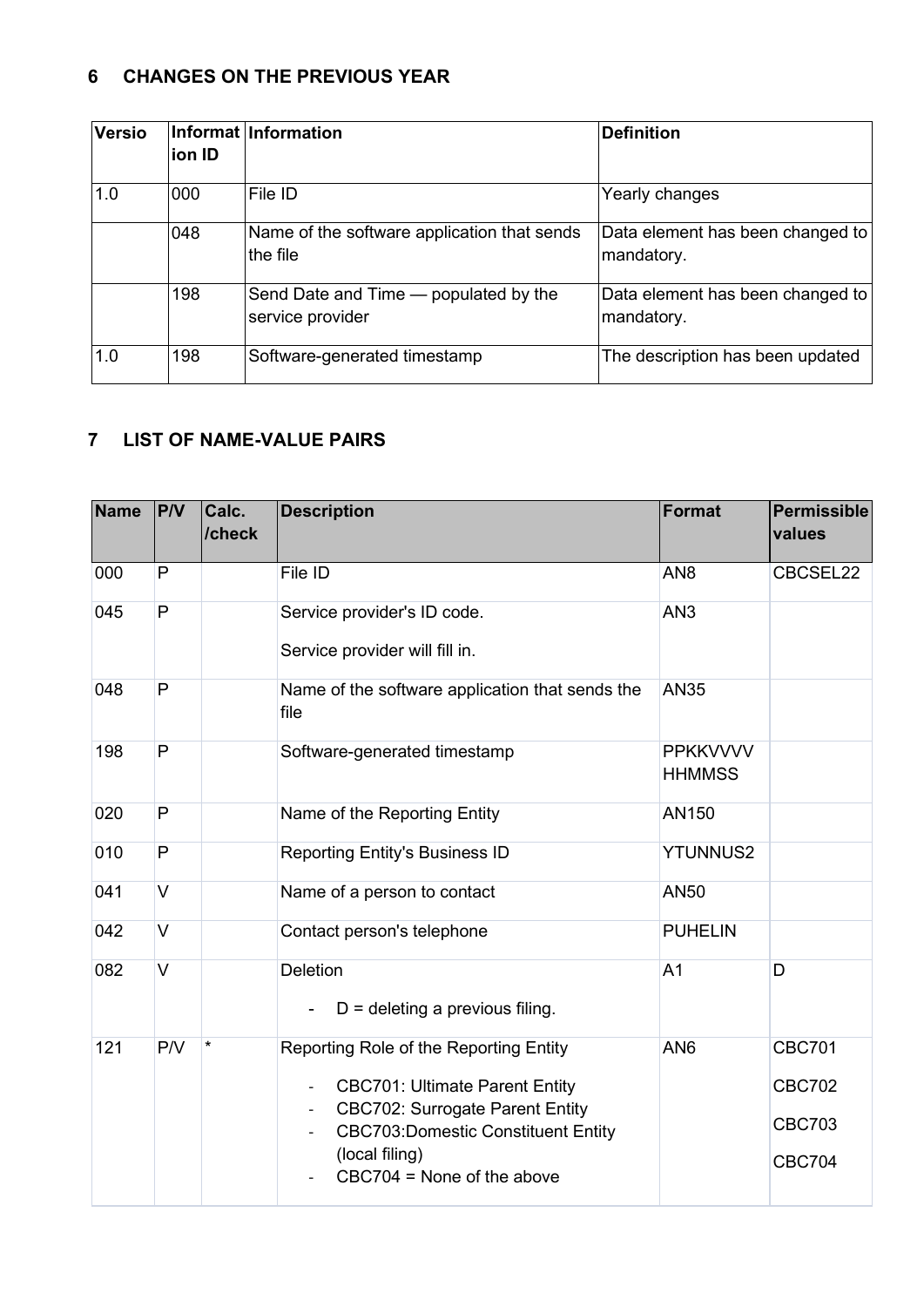| <b>Name</b> | P/V | Calc.<br>/check | <b>Description</b>                                                                                                               | <b>Format</b>                | Permissible<br>values          |
|-------------|-----|-----------------|----------------------------------------------------------------------------------------------------------------------------------|------------------------------|--------------------------------|
| 054         | P   |                 | Fiscal year                                                                                                                      | PPKKVVVV-<br><b>PPKKVVVV</b> |                                |
| 188         | P/V | $\star$         | Name of the filer of the CbC Report                                                                                              | AN150                        |                                |
| 189         | P/V | $\star$         | <b>Filer's Finnish Business ID</b>                                                                                               | <b>YTUNNUS2</b>              |                                |
| 190         | P/V | $\star$         | Filer's foreign Tax Identification Number<br>If known, the TIN must be filled in.                                                | AN50                         |                                |
| 191         | P/V | *               | Filer's tax jurisdiction.<br>Country Code as listed in the ISO3166-1<br>standard. Examples: $DE =$ Germany and $SE =$<br>Sweden. | <b>MAATUNNU</b><br>S         |                                |
| 192         | P/V | $\star$         | Role of the filer<br><b>CBC711: Ultimate Parent Entity</b><br><b>CBC712: Surrogate Parent Entity</b>                             | AN <sub>6</sub>              | <b>CBC711</b><br><b>CBC712</b> |
| 001         | P/V |                 | Number of partial data sets                                                                                                      | N <sub>8</sub>               |                                |
| 194         | P/V | $\star$         | The Finnish Business ID of the Constituent Entity YTUNNUS2<br>resident in Finland                                                |                              |                                |
| 195         | P/V | $^\star$        | The name of the Constituent Entity resident in<br>Finland                                                                        | AN150                        |                                |
| 009         | P/V |                 | End character of the partial data set                                                                                            | N <sub>8</sub>               |                                |
| 196         | V   |                 | Optional description                                                                                                             | AN1000                       |                                |
| 999         | P   |                 | Final code                                                                                                                       | N <sub>8</sub>               |                                |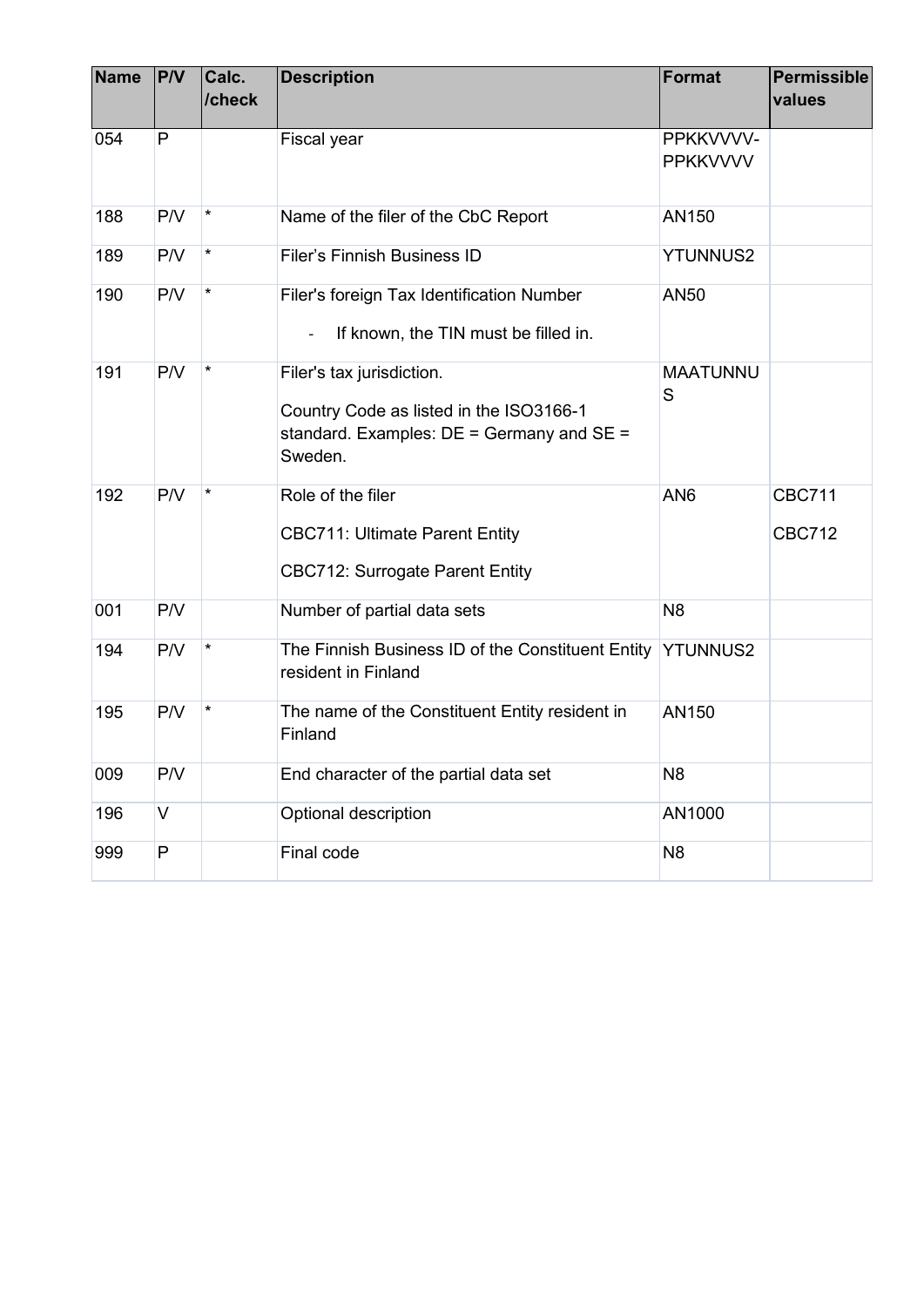# <span id="page-5-0"></span>**8 CHECK PROCESSES**

| New/    | ID  | <b>Description of Calc. Rule / Check</b>                                                                                                                                                                |
|---------|-----|---------------------------------------------------------------------------------------------------------------------------------------------------------------------------------------------------------|
| Changed |     |                                                                                                                                                                                                         |
|         | 000 | The last two characters of the year of the end date of the fiscal year                                                                                                                                  |
|         | 054 | ("2022") must be ("22") which is the same as the ending characters of the<br>File Identifier ("22").                                                                                                    |
|         |     | #1366; Fiscal-year end date must match the year indicated by File<br>Identifier.                                                                                                                        |
|         | 082 | In addition to the required elements, also 121, 188 and 191 are mandatory                                                                                                                               |
|         | 121 | when your filing is not a deletion report (082:D).                                                                                                                                                      |
|         | 188 | #1365; The 121, 188 and 191 data elements are mandatory for other than<br>deletion reports.                                                                                                             |
|         | 191 |                                                                                                                                                                                                         |
|         | 082 | For other than deletion reports (082:D), either 189 or 190 is mandatory.                                                                                                                                |
|         | 189 | #1307; The 189 and 190 data elements are mandatory for other than<br>deletion reports.                                                                                                                  |
|         | 190 |                                                                                                                                                                                                         |
|         | 121 | If Reporting Role (121) is 'CBC701', 'CBC702' or 'CBC703', the check must                                                                                                                               |
|         | 189 | be made to ascertain that the Entity's Finnish Business ID (189) is the<br>same as Filer's Business ID (010).                                                                                           |
|         | 190 | #1296; According to your input, the Reporting Role is "Ultimate Parent"                                                                                                                                 |
|         | 010 | Entity", "Surrogate Parent Entity" or " Domestic Constituent Entity (local<br>filing)". It is required that the Reporting Entity's Business ID is the same as<br>the Filer's. Please recheck the entry. |
|         | 121 | If Reporting Role (121) is 'CBC704', the check is made that either a Finnish                                                                                                                            |
|         | 189 | Business ID (189) or a foreign TIN (190) is entered. You cannot enter both.                                                                                                                             |
|         | 190 | #1298; According to your input, Reporting Role is "None of the above".<br>Enter the entity's Finnish Business ID or its foreign TIN. Fill in just one of<br>the elements. You cannot give both.         |
|         | 121 | If Reporting Role (121) is 'CBC704' and the Entity's Finnish Business ID                                                                                                                                |
|         | 189 | (189) is populated, the check is made to ensure that it is not the same as<br>Filer's Business ID (010).                                                                                                |
|         | 010 | #1299; According to your input, Reporting Role is "None of the above". You<br>cannot give a Reporting Entity's Business ID that would be the same as the<br>Filer's. Please recheck the entry.          |
|         | 121 | If Reporting Role (121) is 'CBC701', 'CBC702' or 'CBC703', the check is                                                                                                                                 |
|         | 190 | made to ensure that no foreign TIN (090) has been entered.                                                                                                                                              |
|         |     | #1300; According to your input, the Reporting Role is "Ultimate Parent<br>Entity", "Surrogate Parent Entity" or " Domestic Constituent Entity (local                                                    |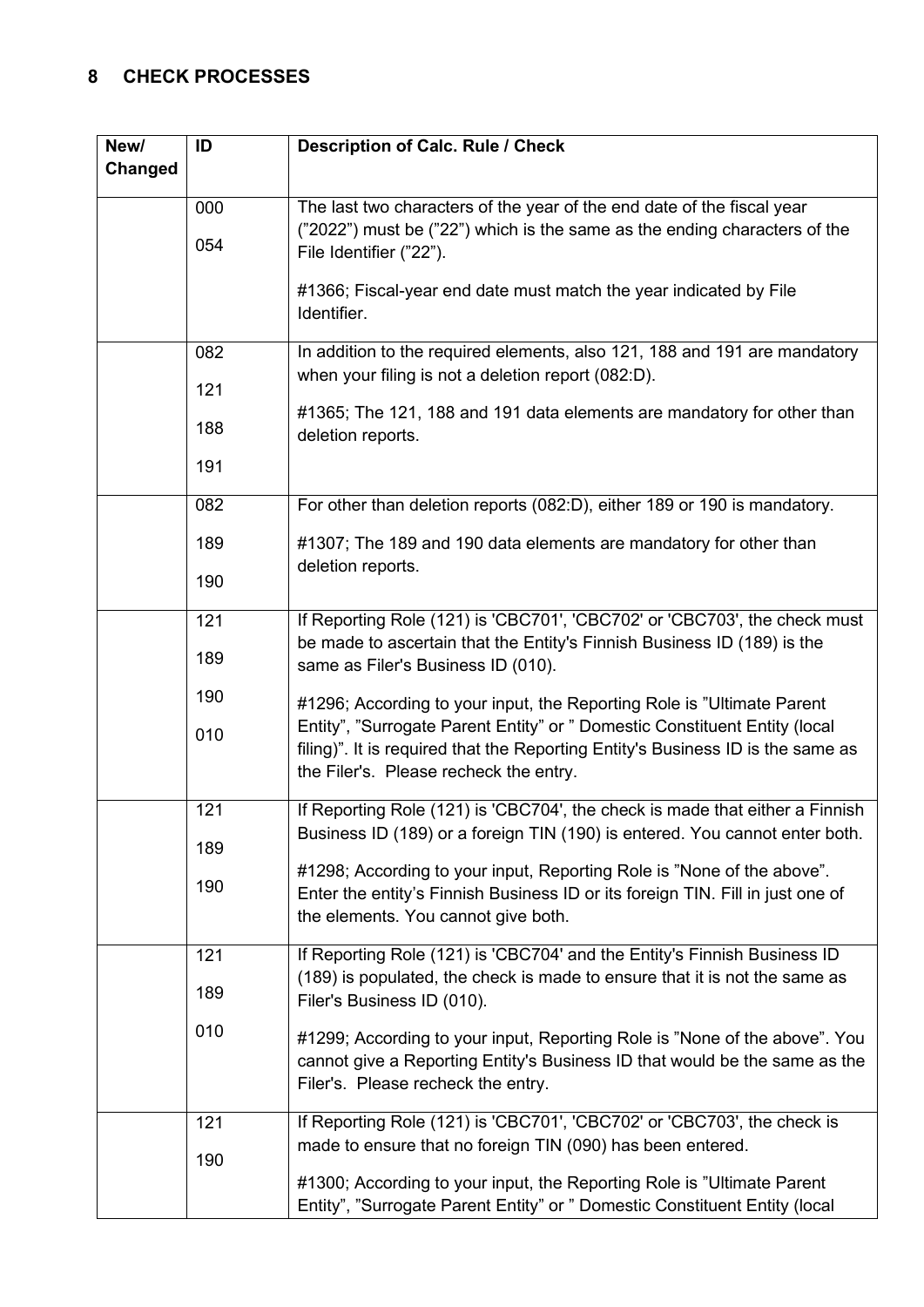| New/<br><b>Changed</b> | ID         | <b>Description of Calc. Rule / Check</b>                                                                                                                                                                                                                                                                                                                                                                                |
|------------------------|------------|-------------------------------------------------------------------------------------------------------------------------------------------------------------------------------------------------------------------------------------------------------------------------------------------------------------------------------------------------------------------------------------------------------------------------|
|                        |            | filing)". You cannot enter a foreign TIN as the ID code of the Reporting<br>Entity. Please recheck the entry.                                                                                                                                                                                                                                                                                                           |
|                        | 121<br>191 | If Reporting Role (121) is 'CBC701', 'CBC702' or 'CBC703', the check is<br>made to ensure that Tax Jurisdiction (191) is 'FI'.<br>#1301; According to your input, the Reporting Role is "Ultimate Parent<br>Entity", "Surrogate Parent Entity" or "Domestic Constituent Entity (local<br>filing)". Finland (FI) must be the Tax Jurisdiction of the Reporting Entity.<br>Please recheck the entry.                      |
|                        | 121<br>192 | If Reporting Role (121) is 'CBC704', the check is made that the filer's role<br>(192) is populated.<br>#1302; According to your input, Reporting Role is "None of the above". For<br>this reason, you must also indicate the role of the party filing the CbC<br>Report.                                                                                                                                                |
|                        | 121<br>192 | If Reporting Role (121) is 'CBC701', 'CBC702' or 'CBC703', the check is<br>made to ensure that no filer's role (192) has been entered.<br>#1303; According to your input, the Reporting Role is "Ultimate Parent<br>Entity", "Surrogate Parent Entity" or " Domestic Constituent Entity (local<br>filing)". No role of the filer must be specified. Please recheck the entry.                                           |
|                        | 194<br>195 | When you report "The Finnish Business ID of the Constituent Entity<br>resident in Finland" (194) or "The name of the Constituent Entity resident in<br>Finland" (195), you must fill in both elements.<br>#1367; When you report "The Finnish Business ID of the Constituent Entity<br>resident in Finland" (194) or "The name of the Constituent Entity resident in<br>Finland" (195), you must fill in both elements. |

## <span id="page-6-0"></span>**9 NOTES**

None.

## <span id="page-6-1"></span>**10 EXAMPLES**

The examples below show "Details on a Reporting Entity" data files for 2022.

Example 1: This is a submittal made by a Constituent Entity operating in Finland. The Country-by-Country Report is submitted by a company that has Germany as its tax jurisdiction. The Reporting Entity does not have a Finnish Business ID. It uses its foreign identification number. This submittal contains a list of all Constituent Entities resident in Finland (2 entities).

000:CBCSEL22 010:1234567-8